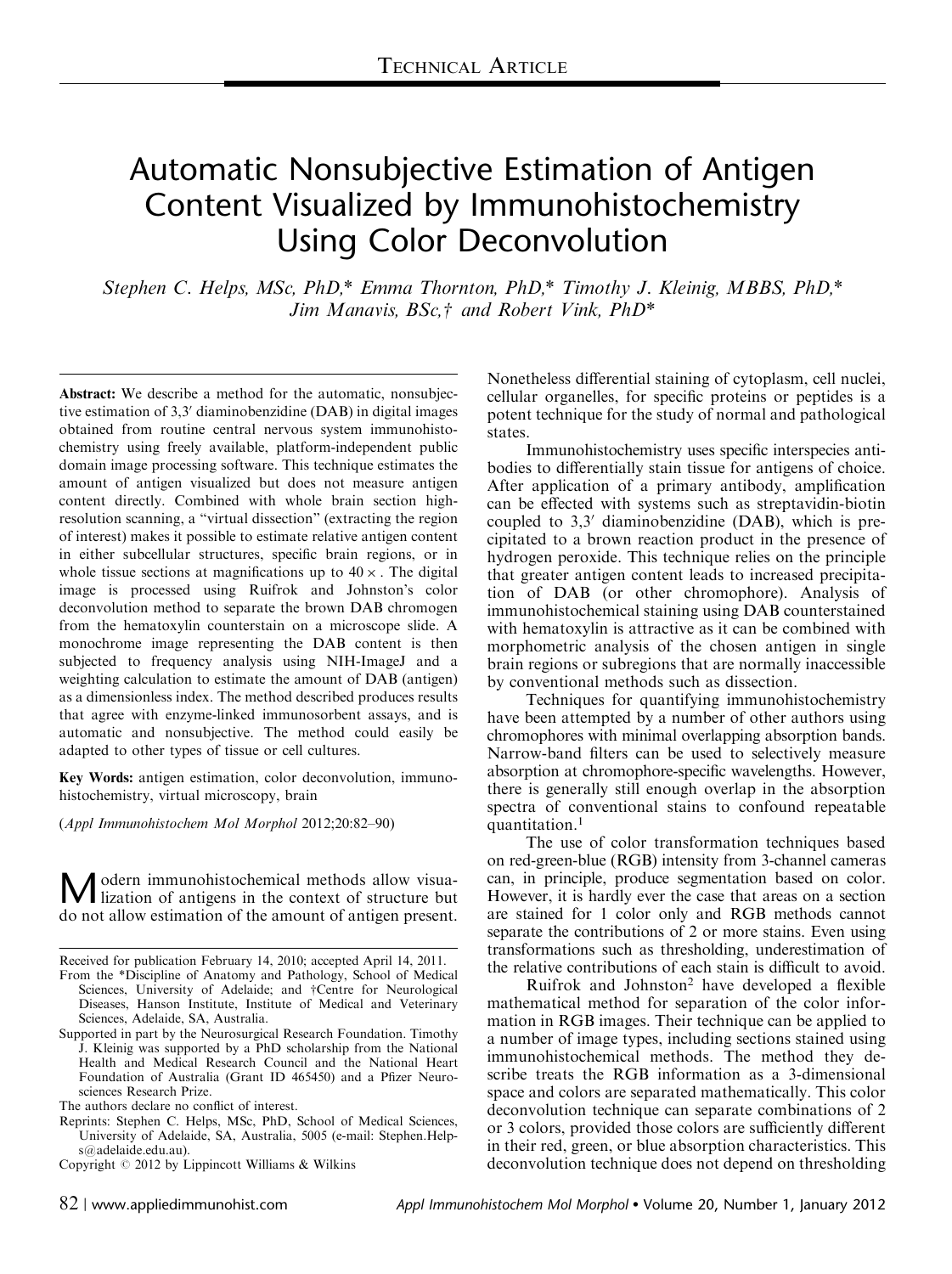nor is it limited by the possibility of overlapping absorption spectra. On the basis of an orthonormal transformation of the original RGB image given userdetermined color vectors, color deconvolution can be used to determine staining densities in areas where multiple stains are colocalized.

As the RGB sensitivity of modern cameras and scanners is matched to the RGB sensitivity of the human visual system, almost every set of 3 colors that can be discriminated by the human eye can also be separated by this color deconvolution method.

The amount of chromophore on a section can be measured as the optical density at stain-specific wavelengths according to the Beer-Lambert law, with optical density proportional to the chromophore concentration. Although DAB cannot strictly obey the Beer-Lambert law as it scatters rather than absorbs light, it will be shown here that this is a theoretical rather than practical limitation to the method we describe.

We combine previously published techniques for color deconvolution with high-throughput, high-resolution digital microscopy or scanning with a high-resolution flat bed scanner (optical  $4800 \times 4800$  dots per inch). To amplify the DAB signal and to eliminate the need to set thresholds subjectively, we perform a weighting calculation on the monochrome DAB image, multiplying the frequency by the intensity and expressing this as a percentage of the total number of pixels. Importantly, our method provides confirmation of qualitative assessment in a non-subjective manner. Furthermore, we demonstrate that it is possible to control for batch-to-batch slide staining variability. The software used to perform these analyses is platform independent, in the public domain, and freely available.

#### MATERIALS AND METHODS

The images used to develop and test this nonsubjective method of antigen estimation were obtained in the course of separate studies of intracerebral hemorrhage (ICH), which were approved by the Ethics Committees of the University of Adelaide and Institute of Medical and Veterinary Science. Experiments adhered to the National Health and Medical Research Council Code of Practice for Animal Research.

All experimental work was performed on male Sprague-Dawley rats ( $n = 45$ ), weighing between 300 and 340 g, which were obtained at least 4 days before experiments, group housed and allowed access to food and water ad libitum. Sections of normal human brainstem were obtained from the South Australian Brain Bank and used as positive staining controls.

# Intracerebral Microinjection of Collagenase and Thrombin

ICH was induced in rats using collagenase as previously described.[3](#page-8-0) Briefly, anesthesia was induced with 5% isoflurane in a 30:70 mix of oxygen and nitrogen. Animals were then placed on a nose cone and transferred to a stereotactic frame (Kopf instruments) on a heat pad.

Collagenase (Sigma C0773)  $0.2$  U in  $2 \mu$ L normal saline or equal volume of vehicle was injected into the striatum through a burr hole at stereotaxic coordinates: anteroposterior: 0.7 mm, mediolateral:  $-3.0$  mm, and dorsoventral: 6.0 mm relative to Bregma, at a rate of  $0.5 \mu L/min$ . The needle was left in place for 5 minutes and then withdrawn slowly. The burr hole was sealed with bone wax and the scalp closed after irrigation with bupivacaine.

Intracerebral injection of thrombin  $(n = 10)$  was performed in an identical fashion to injection of collagenase, except that 5 U of rat thrombin (Sigma T5772), in  $5 \mu L$  oxygen-free normal saline was injected at a rate of  $1 \mu L$  per minute.

Rats for histological processing  $(n = 30)$  were reanesthetized with barbiturate 5 or 24 hours postinjury and transcardially perfuse-fixed with 10% neutral buffered formalin. Brains were removed and postfixed for a minimum of 36 h in neutral buffered formalin before processing. Rats for enzyme-linked immunosorbent assay  $(ELISA)$   $(n = 15)$  were decapitated under isoflurane anesthesia at 5 or 24 hours postinjection. Brains were immediately removed, dissected, snap-frozen in liquid nitrogen and stored at  $-80^{\circ}$ C for later analysis.

# Histological Processing

Standard techniques were used to prepare sections for digital microscopy. Fixed brains were sectioned into 2 mm coronal slices using a Kopf brain blocker, placed in individual cassettes and processed to paraffin wax using a VIP automated tissue processor. The brain slice containing the striatum was cut into  $5 \mu m$  sections, deparaffinized, and processed for immunohistochemistry. In brief, sections were dewaxed on a hot air blower and in xylene, then dehydrated in alcohol before being quenched for endogenous peroxidase activity with 0.5% hydrogen peroxide in methanol for 30 m followed by a 0.1 M phosphate-buffered saline (pH 7.4; PBS). Sections to be immunostained for substance P were antigen retrieved using an ethylene diamine tetra-acetate buffer (pH 8.0), whereas those sections immunostained for albumin did not require antigen retrieval. Nonspecific binding was blocked with 3% normal horse serum. Polyclonal antibodies to substance P (goat anti-substance P 1:2000, Santa Cruz sc-9758), and albumin (goat anti-albumin 1:20000, Cappel 0113-0341) were applied overnight at room temperature. The following day, sections were washed in PBS and a biotinylated anti-goat IgG was applied (1:250, Vector) for 30 minutes. This was followed by another PBS wash and incubation with a streptavidin peroxidase conjugate (1:1000, Pierce) for 1 hour. The immune complex was visualized by the precipitation of DAB (Sigma, D-5637) in the presence of hydrogen peroxide. Sections were washed again, counterstained with hematoxylin, dehydrated, cleared, and mounted.

# Enzyme-linked Immunosorbent Assay

ELISA for substance P was performed on tissue obtained from the ventral half of the striatum (a 4 mm thick slice centered on the injection site) and the overlying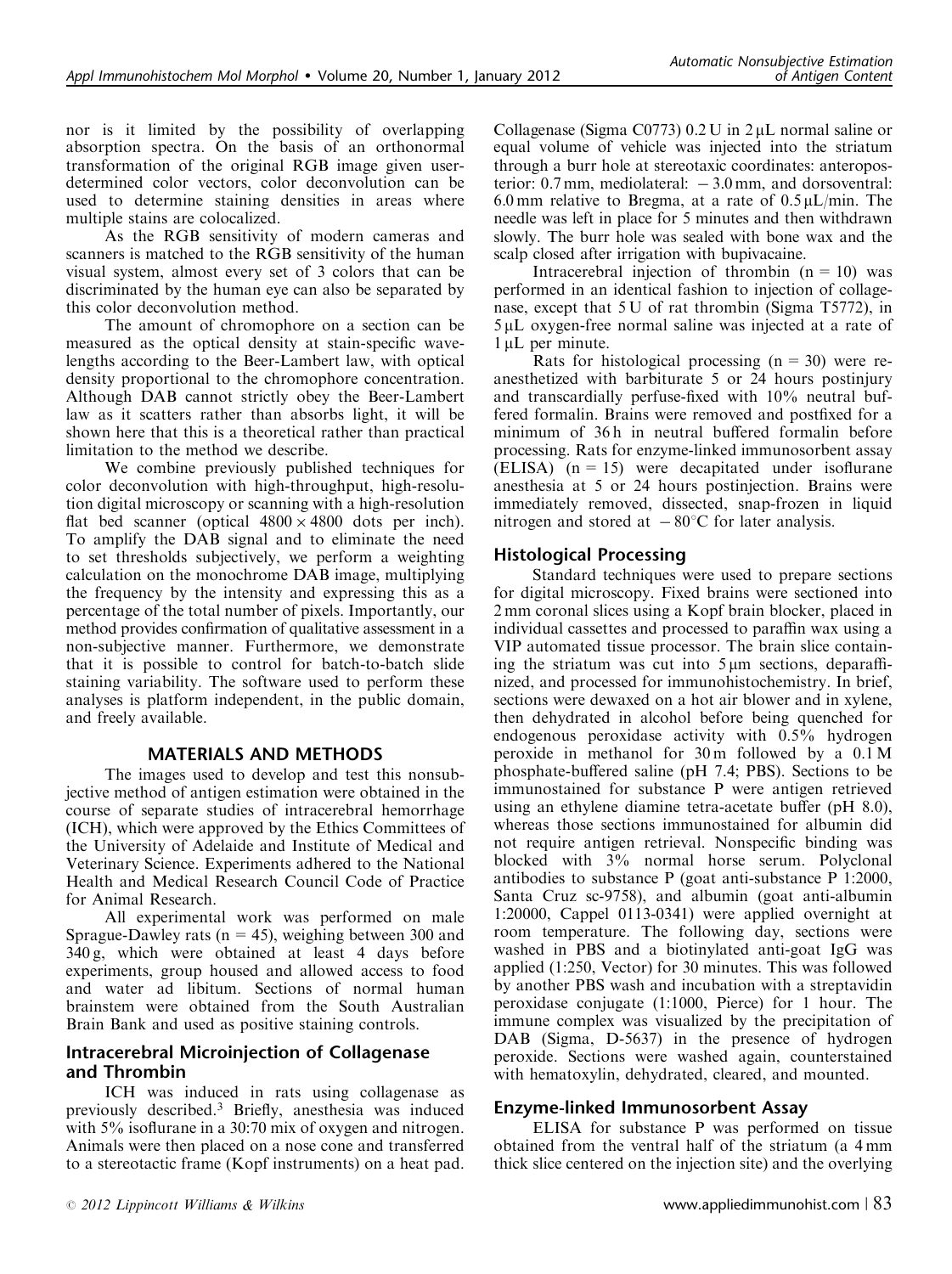cortical and subcortical structures. Immediately after decapitation, the tissue was weighed, dissected, frozen in liquid nitrogen, and stored at  $-80^{\circ}$ C. For assay, tissue was transferred to a glass Dounce type homogenizer and a 10:1 ratio of homogenization buffer (100 mM TRIS pH 7.4 in 0.9% saline; TBS) was added. The tissue was homogenized with 10 strokes using the loose pestle followed by 10 strokes using the snug pestle. The homogenizer was kept cold in an ice bucket. The homogenates were transferred to centrifuge tubes, rinsing the homogenizer 3 times with TBS then vortexed on ice every 5 minutes for 20 minutes before being centrifuged at 8500 rpm for 15 minutes. The supernatant was retained and refrozen.

A  $50 \mu L$  aliquot of supernatant was taken for estimating protein content against a standard curve derived from serial dilutions of bovine serum albumin (Sigma A2153). Five microliters of supernatant or bovine serum albumin was added to recommended amounts of Biorad protein assay reagents (500 to 0113,  $-0114$  and  $-0115$ ). Three wells were performed for each specimen and readings averaged. Absorbance was read at 620 nm.

For ELISA, aliquots of supernatant were diluted with TBS to a protein concentration of  $400$  ng per  $100 \mu L$ . For the ELISA assay, a standardized amount of protein is loaded into each well  $(400 \text{ ng}/100 \mu L \text{ TBS})$ . In this way, changes in antigen content cannot be attributed to differing content of protein.

Triplicate samples were added to a 96-well plate (Nunc, F96 Maxisorp). Blank wells were included as controls. Specimens were allowed to coat the wells overnight at  $4^{\circ}$ C before being tipped out and wells blocked with 0.5% gelatin for 1 hour. After rinsing 3 times with TBS  $100 \mu L$  SP antibody (Chemicon, 1:1000, AB1566) was added and incubated at  $37^{\circ}$ C for 1 hour. Three further rinses were performed and  $100 \mu L$  antirabbit horse radish peroxidase added (Molecular and Life Sciences Biobar, 1:500) and incubated as above. Specimens were drained and rinsed 4 times in TBS. The liquid substrate system 3,3,5,5-tetramethylbenzidine was added  $(100 \,\mu L/well)$  for 150 seconds and the reaction stopped with  $50 \mu L$  of  $0.5 M H_2SO_4$ . Absorbance was read at 450 nm with an Ascent Multiskan Plate reader.

# Automatic, Nonsubjective Estimation of DAB

Digital images of whole coronal sections that included the injection site were acquired using a Nanozoomer Digital Pathology Scanner at a magnification of  $10 \times$  or  $40 \times$ (NDP Scan U10074-01, Hamamatsu Photonics K.K., Japan). For whole coronal images, scanning with a highresolution flat bed scanner (optical  $4800 \times 4800$  dots per inch) also gives an image suitable for estimating DABcoupled antigen in a whole coronal section.

Slides were viewed with the associated proprietary viewing software and either whole coronal sections (albumin immunostaining) or peri-hematomal microregions (substance P immunostaining) were exported as jpeg2000 image files (the jpeg2000 specification provides for a lossless image format). Other defined microregions such as dentate gyrus or substantia nigra can be "virtually

dissected" (extracting the "region of interest") using this method. For whole coronal images, the background (the canvas) was selected using the "magic wand tool" in Adobe Photoshop (allows selection of an area of an image based on its color) and set to RGB 255, 255, 255 (white). The exact threshold for the magic wand was selected empirically for each section and its accuracy is selfevident to the operator and easily adjusted.

Uneven illuminated background was removed using the "rolling ball" method[.4](#page-8-0) A "rolling ball" of a predetermined radius is used to subtract background and remove large spatial variations of the background intensity. The radius of the "rolling ball" should initially be set to at least the size of the largest object that is not part of the background. We find that a radius of 50 pixels produces reliable color deconvolution results for routine use in our laboratory.

Hematoxylin (for visualization of histology) and DAB (for locating the antigen of interest) was digitally separated using Ruifrok and Johnston's<sup>[2](#page-8-0)</sup> color deconvolution method implemented as an NIH-ImageJ macro. Code to implement this algorithm was obtained from Landini.[5](#page-8-0) Landini's ImageJ plugin processes an RGB image and creates three 8-bit monochrome images. The first 2 represent hematoxylin (color 1) and DAB (color 2), and the third image represents the complementary of the first 2 colors (color 3, green). If the third image is not white or nearly white, then either the color vectors or the background color correction have not been correctly determined. We found the vectors provided with the macro sufficiently accurate.

The deconvolved DAB image was subjected to histogram analysis using NIH-ImageJ. The histogram list was then imported into a Microsoft EXCEL spreadsheet. This histogram list provides information on the number of pixels (histogramvaluecount in the NIH-ImageJ histogram list) at each pixel intensity (0 to 255, histogramvalue in the NIH-ImageJ histogram list), where 0 represents a pixel of darkest intensity and 255 represents a white pixel. To estimate the amount of DAB in a section, each pixel intensity was multiplied by the number of pixels at that intensity (0 to 255) and then summed.



# $\text{DAB} = \sum_{k}$  (histogramvalue  $\times$  histogramvaluecount)

However as the darkest pixels, which represent positive staining, are worth 0, this equation is counterintuitive as zero multiplied by its histogramvaluecount equals zero. We therefore inverted pixel intensity so that darkest pixel intensity is now worth 255 and the white pixels are worth 0; that is  $255 - histogramvalue$ . This improves signal to noise ratio and obviates the need to manually (and subjectively) adjust image thresholds. This weighted DAB (DABwt) value is dimensionless and is simply an index of the amount of DAB represented in an image.

2.

 $DABwt = \sum [(255 - histogramvalue) \times histogramvaluecount]$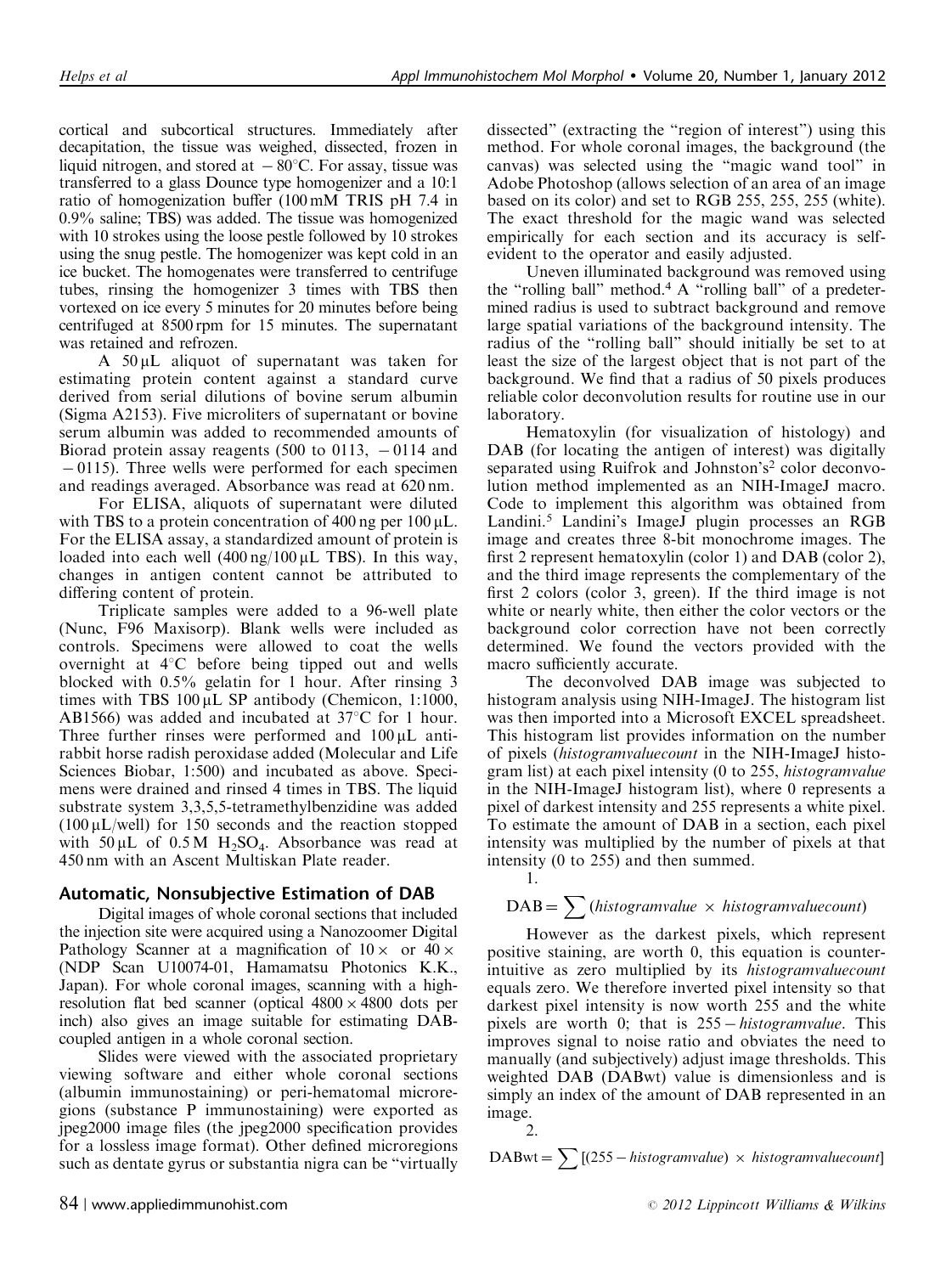To express this as a percentage of DABwt in the image, it needs to be divided by the "maximum theoretical DAB" then multiplied by 100. "Maximum theoretical DAB" is equivalent to every pixel in the image being maximally "brown" (value of 255). Accordingly, total number of pixels in the DAB monochrome image were summed and then multiplied by 255. However pixel counts of pixel intensities of 2 or less (white) were discarded as these represent empty blood vessels, ventricles, or areas outside the brain. Thus, "maximum theoretical DAB" was calculated by summing of the pixel counts (histogramvaluecounts) for pixel intensities of 3 to 255, then multiplying this number by 255.

This DABwt% was calculated using a Microsoft EXCEL spreadsheet with the following equation.

3.

$$
DABwt\% = \left(\frac{DABwt}{\sum (histogram valuecounts) \times .255}\right) \times 100
$$

Therefore, DABwt% values obtained represent an estimate of the amount of DAB (and thus antigen) on the original tissue section. The DABwt% can then be compared with different sections (images) and the results subjected to statistical analysis.

Directory spanning code was wrapped around the deconvolution and "rolling ball" procedures. A Microsoft VBA script was written to perform the weighting calculation and summarize the data in a single Microsoft EXCEL spreadsheet. Image files are named according to an agreed convention and the data filtering function in Microsoft EXCEL is used to analyze the DABwt% value for the experimental group being analyzed. Up to 600 images can be processed as a batch.

#### Method Validation and the Beer-Lambert Law

To determine whether DAB followed the Beer-Lambert Law for practical purposes and for the amounts of DAB used in our immunohistochemical methods, we stained control sections of human brainstem for substance P using serial dilutions of primary antibody (a minimum of 2 per dilution) to act as a surrogate measure of antigen dilutions. We also analyzed the relationship between DABwt% and time of DAB incubation. For further validation of the color deconvolution method, DABwt% following substance P immunostaining was compared with substance P estimation by ELISA for rats subjected to ICH and sacrificed at 5 and 24 hours.

#### Statistical Analysis

Statistical analyses were performed with GraphPad Prism v5.00 for Windows (GraphPad Software, San Diego, CA). Between-group comparisons of DABwt<sup>%</sup> were performed with 2-sided unpaired t-tests with a 0.05% significance level. Regression analysis was performed to assess the correlation of DABwt% with antibody dilution, as well as the correlation of DABwt% with incubation time. ELISA analysis was performed using a 1-way analysis of variance followed by Dunn's multiple comparison tests with a significance level set at 0.05%.

#### RESULTS

Qualitative assessment of DAB staining agreed with the automatic, nonsubjective estimation calculation of DABwt%. Furthermore, DABwt% from substance P immunostaining and substance P content in ELISA was comparable.

#### Correlation of DABwt% With Antibody Dilution, Incubation Time, and the Beer-Lambert Law

We calculated the amount of DAB (DAB weighted  $%$  of total, DABwt $%$ ) in a monochrome image extracted from the hematoxylin and DAB-stained sections using Ruifrok and Johnston's color deconvolution method. The monochrome image only contains information about the amount of DAB present thus eliminating the absorption spectrum. DAB cannot follow the Beer-Lambert Law, as it is not a true absorber of light, however the apparent content of DAB is, for practical purposes linear using our weighting calculation. There was a significant correlation between DABwt% and variable dilutions of primary antibody to substance P in human brainstem sections  $(R^2 = 0.8866; P < 0.001)$  [\(Fig. 1\)](#page-4-0). Similar results were demonstrated with other antibodies in common use in our laboratory (data not shown). Similarly, variable DAB incubation periods showed a statistically significant correlation with DABwt%  $(R^2 = 0.9698; P < 0.001)$ ([Fig. 1](#page-4-0)).

# Comparison of Substance P Estimated by DABwt% and ELISA

Substance P as estimated by  $DABwt\%$  was significantly elevated in the ipsilateral hemisphere compared to the contralateral hemisphere at both 5 and 24 hours after collagenase ICH, whereas vehicle controls had only a small nonsignificant increase in substance P content estimated by DABwt% in the ipsilateral hemisphere at 24 hours [\(Fig. 2](#page-4-0)). Comparable increases in substance P content were seen in the ipsilateral hemisphere after collagenase ICH using the semi-quantitation method of ELISA. These results suggest that DABwt% calculation provides a suitable method to estimate the amount of an antigen present in an immunohistochemically stained section.

#### DABwt% for Albumin Immunohistochemistry

After intrastriatal thrombin injection, albumin immunostaining clearly compared well with DABwt<sup>%</sup> ([Fig. 3](#page-5-0)). Albumin immunoreactivity in the ipsilateral (right) striatum extended to the cortex along the needle path.

By 24 hours, albumin had spread throughout the entire ipsilateral hemisphere, into the contralateral hemisphere via the corpus callosum. Visual inspection of sections obtained 5 and 24 hours after intrastriatal injection of thrombin matched the calculated DABwt% value in the ipsilateral hemisphere of these animals. Indeed observers blinded to treatment were able to subjectively match up the DABwt% to each image (data not shown).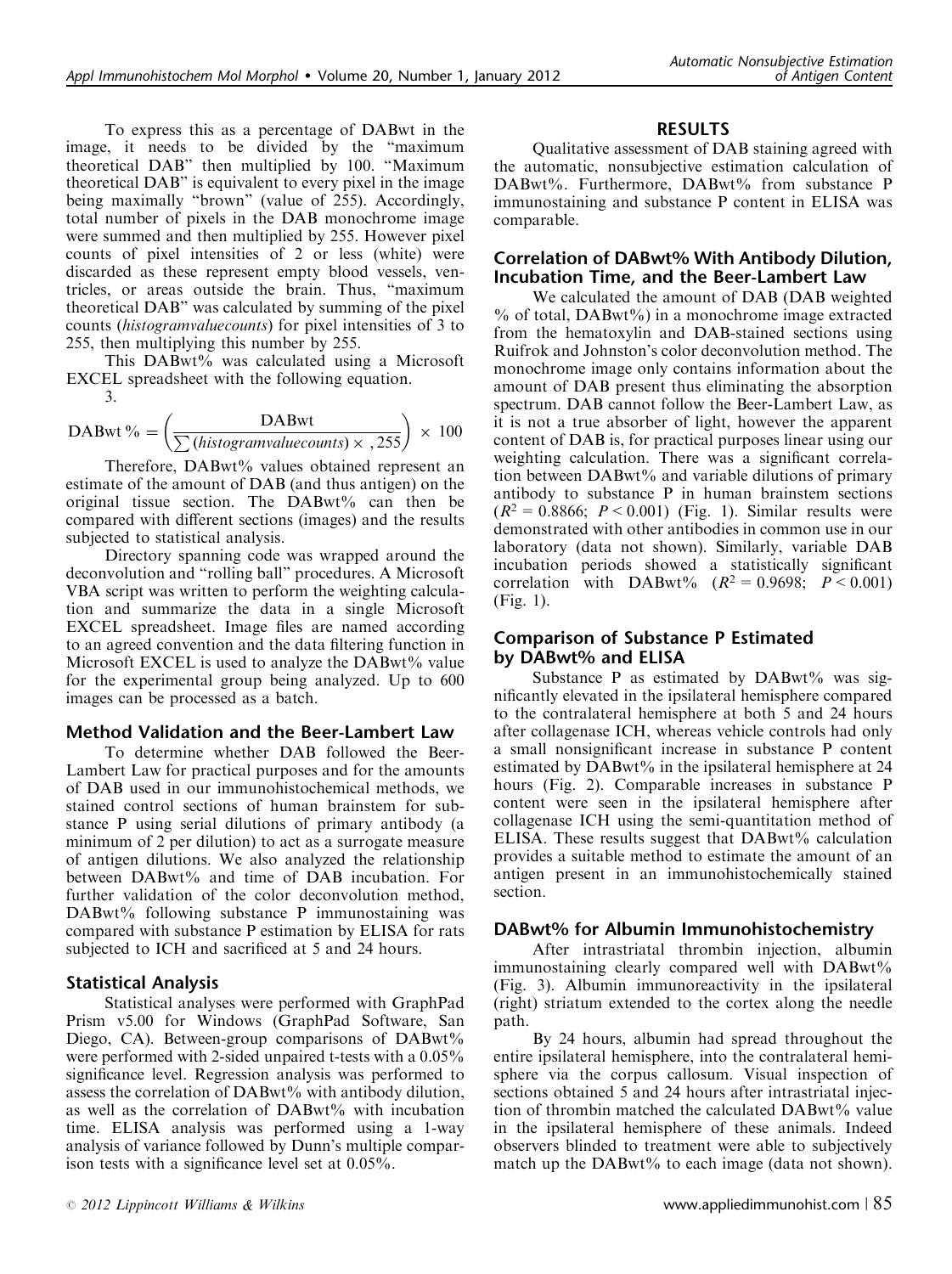<span id="page-4-0"></span>

FIGURE 1. Correlation of DABwt% (percentage of weighted 3,3<sup>'</sup> diaminobenzidine) with antibody dilution and incubation time of substance P antibody in sequential human brainstem sections. A, DABwt% with variable dilutions of primary antibody to substance P serving as a surrogate of protein content. B, DABwt% with variable DAB incubation periods. The dotted line represents the DAB incubation time for our standard immunohistochemical method. **Full color** 

# Selection of a Control Region for Staining Variability

Slight variations in immunohistochemical technique in different batches of staining can result in changes in DAB intensity, thus a control region may be used to "normalize" staining across batches. At high power magnification, staining in the interhemispheric leptomeninges did not differ in 1 U thrombin or vehicle treated animals if sections were processed within the same batch ([Fig. 4\)](#page-6-0). Therefore, this area was deemed a suitable control region for substance P staining in ICH injury.

Deliberate destruction of substance P by heating slides for 5 m with a hot air blower (normally used for dewaxing) diminished substance P staining intensity substantially. In contrast, dewaxing a consecutive section for only 1 m on the same hot air blower did not result in substantial losses of substance P immunoreactivity.



FIGURE 2. Comparison of substance P content as measured by enzyme-linked immunosorbent assay (ELISA) or estimated by DABwt% (percentage of weighted  $3,3'$  diaminobenzidine). A, Substance P as measured by ELISA at 5 and 24 hours after collagenase intracerebral hemorrhage, or vehicle control. B, Substance P as estimated by DABwt% adjusted to an internal control area at 5 and 24 hours after collagenase intracerebral hemorrhage, or vehicle control.  $*P < 0.01$ , NS indicates not significant.

Overheating with the hot air blower also caused the interhemispheric leptomeninges to display faint substance P immunostaining, suggesting that interhemispheric leptomeninges staining can be affected by technique, but not injury.

Adjustment to a suitable control area is required for analysis of DABwt% and estimation of antigen content as even subtle variations in technique can lead to mistaken conclusions. This was particularly apparent for substance P immunostaining. When DABwt% is unadjusted for a control region, the analysis could suggest that thrombin injection caused substance P immunoreactivity to decrease bilaterally compared with vehicle controls ([Fig. 5\)](#page-7-0). However by using the interhemispheric leptomeninges as a control region, these errors were eliminated.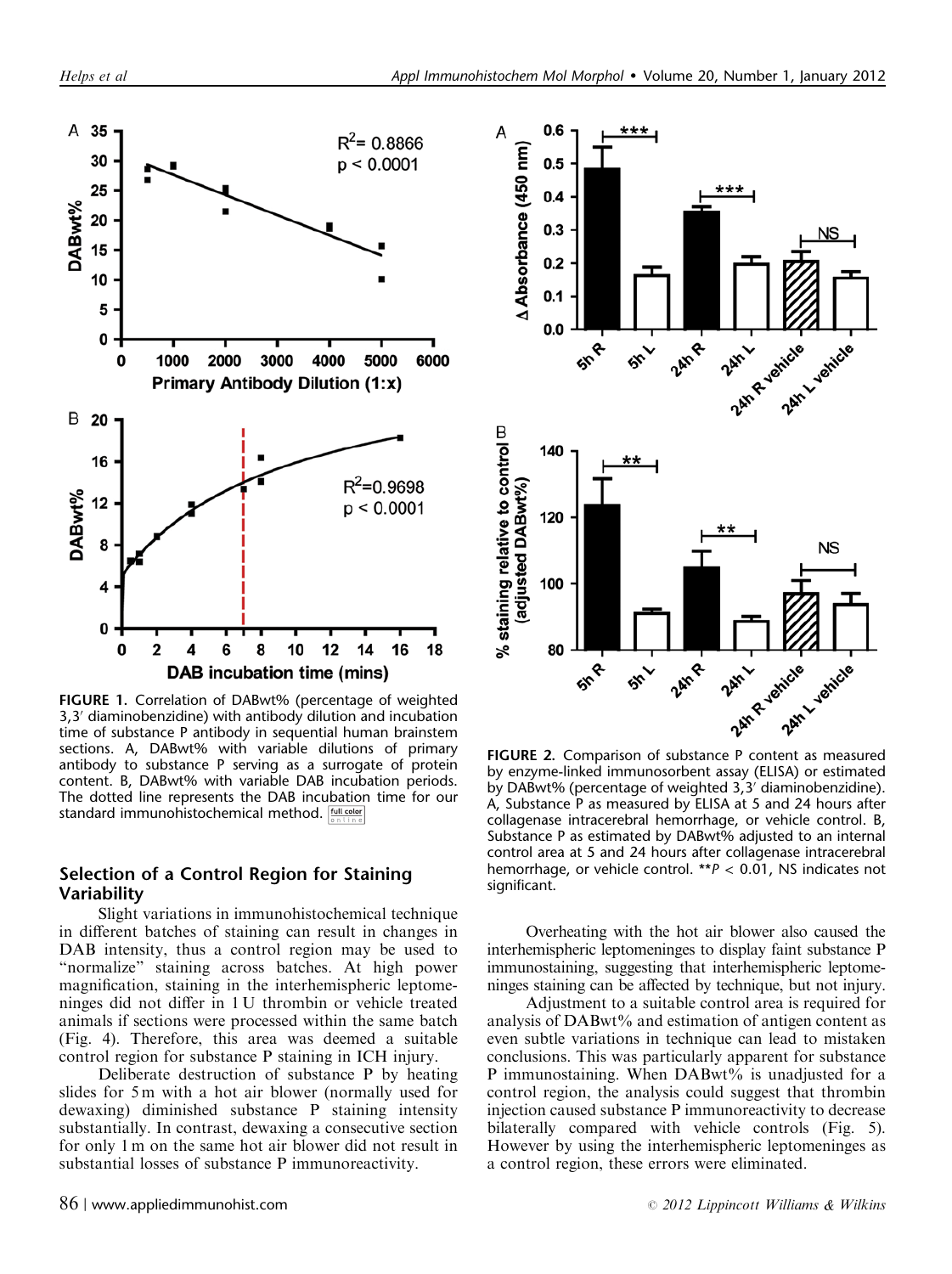<span id="page-5-0"></span>

FIGURE 3. Comparison of albumin immunostaining postintrastriatal thrombin injection, as assessed visually and as estimated by DABwt% (percentage of weighted 3,3' diaminobenzidine). A, Coronal section of rat striatum, albumin immunohistochemistry 5 h post-striatal injection of vehicle. B, Matched section at 24 h post-vehicle. C and D, Matched sections 5 and 24 h post intra-striatal injection of thrombin (1U). E and F, DABwt% analysis of sections obtained at 5 h (E) and 24 h (F). \*\*P < 0.01%, NS indicates not significant.

#### **DISCUSSION**

Researchers spend considerable time preparing brain sections for immunohistochemistry as part of an investigation into some pathological state. At worst,

analysis is subjective and descriptive, at best empirical grading systems are employed. Many groups resort to ELISA, polymerase chain reaction, or other quantitative methods in an attempt to objectively compare experimental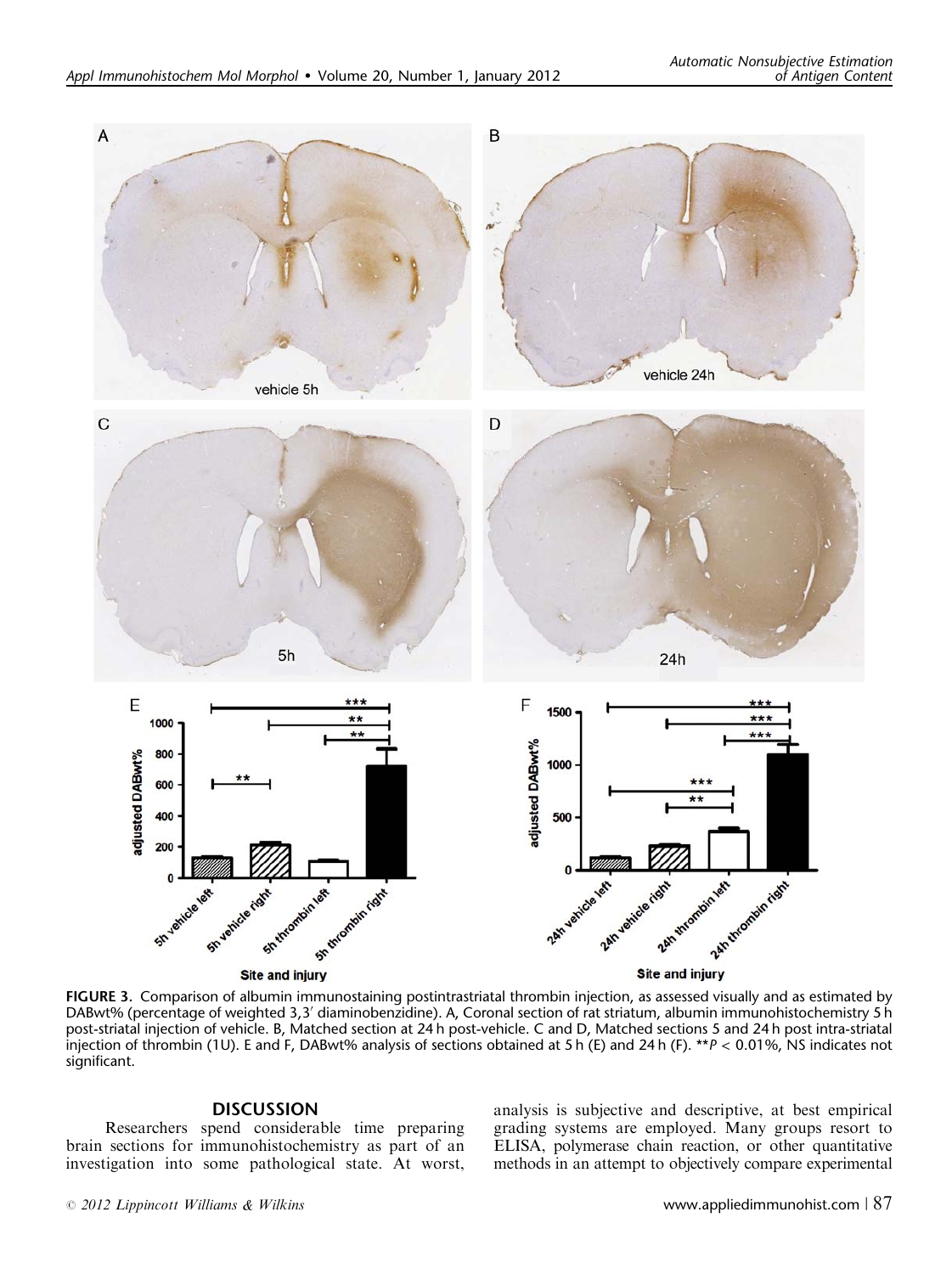<span id="page-6-0"></span>

FIGURE 4. Variations in processing technique alter levels of substance P immunoreactivity in coronal sections of rat striatum at 24 hours after striatal injection of 1 U rat thrombin or vehicle. A, Dewaxing the section on a hot air blower for 5 m. B, Dewaxing a consecutive section for 1 m results in "normal" substance P immunoreactivity. C, Vehicle-treated control, dewaxed for 1 m. D, Variability of staining intensity at high power in the interhemispheric leptomeninges, where staining is affected by technique, but not injury. **Full color** 

and control groups. Generally, a matching set of animals is required to generate tissue for these additional analyses, resulting in increased animal numbers and cost.

The method we describe here for calculation of the dimensionless DABwt% value provides a nonsubjective estimation of the amount of antigen present. Moreover, the virtual dissection (region of interest) makes possible the estimation of antigen content in areas of the brain that are inaccessible by other means. Calculation of the DABwt% is automatic (software program on a desktop computer) suggesting objectivity and reproducibility. According to Tadrous<sup>[6](#page-8-0)</sup> the basic methodology of digital image analysis in histology follows 7 steps.

- (a). Tissue preparation (perfuse fix, immersion fix)
- (b). Acquire image (Nano-Zoomer, flat bed scanner, camera)
- (c). Image preprocessing (JPEG data loss, RAW format)
- (d). Image segmentation into regions of interest
- (e). Postprocessing, (auto-leveling, blemish removal)
- (f). Calculation of the metrics (DABwt%) using the segmented image
- (g). Interpretation of the results.

It must be emphasized that both control and sample tissues have been subject to different degrees of "stress" at each of the 7 steps, any one of which can have a significant impact on antigen preservation and retrieval,<sup>[6](#page-8-0)</sup> and therefore also on the calculated DABwt% value. At each step there are many subjective decisions to be made, although some can be frozen in program code. For example, we remove background using the "rolling ball" method. Parameters that may affect calculation of the DABwt% value (such as the radius of the "ball") are made inaccessible to inexperienced users. Furthermore we do not manually set any thresholds, either in code or by the end user. Multiplying the pixel intensity by the frequency automatically calculates a very strong signal for the darker (positive) areas on a section and a relatively weak signal for faint (negative) areas.

The Beer-Lambert law describes a linear relationship between the concentration of a compound and its optical density. As color deconvolution extracts the color of DAB only, for practical purposes there is no absorption spectrum. Furthermore, although antigen-antibody reactions are not stoichiometric, for the amounts of DAB precipitated by immunohistochemistry in our laboratory we find a near linear relationship between DABwt% and different primary antibody dilutions and incubation times for DAB.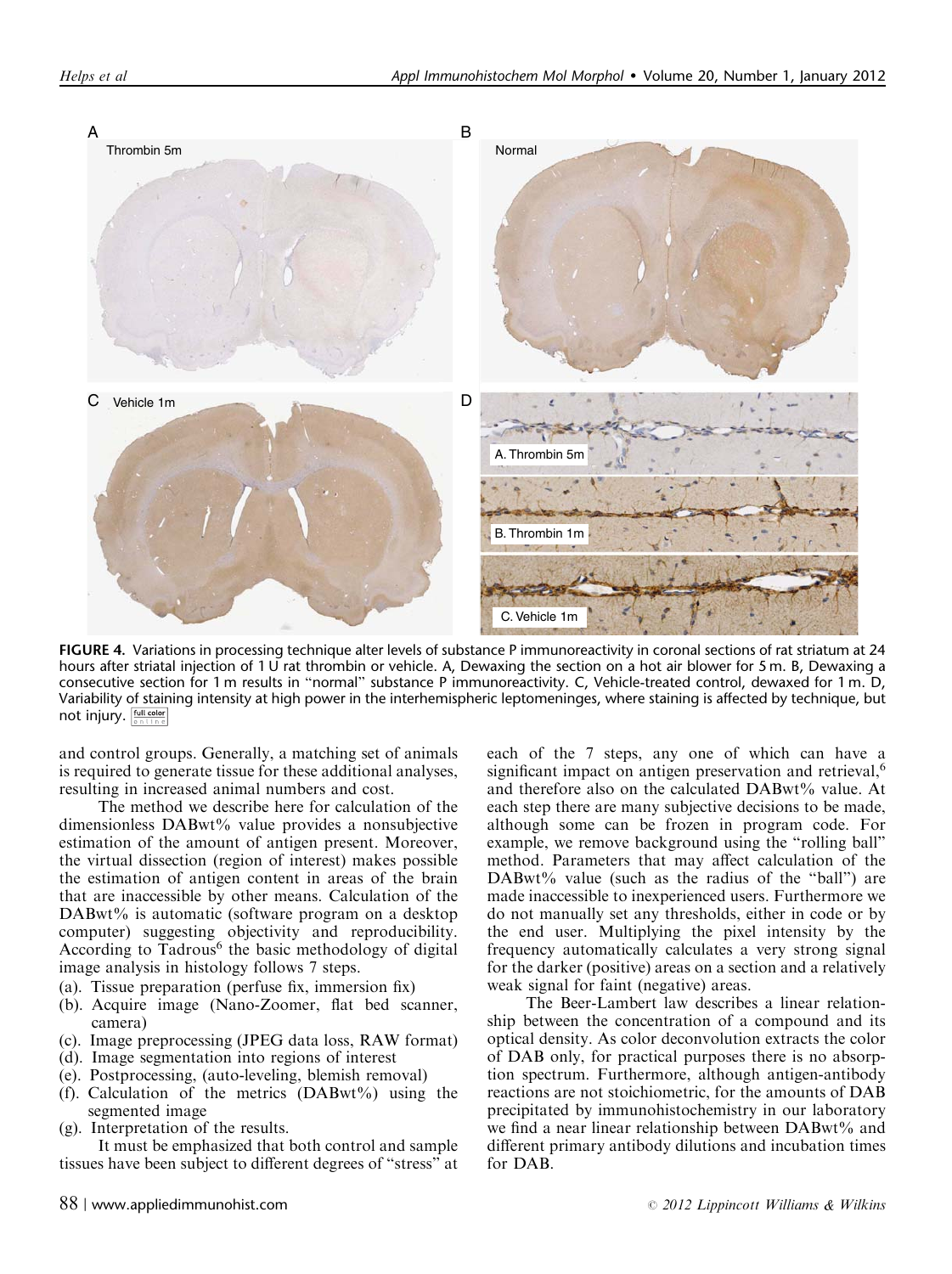<span id="page-7-0"></span>

interhemispheric leptomeninges, refer to figure 4). A and C, When unadjusted for a control area, DABwt% could suggest that thrombin injection causes either substance P immunoreactivity to decrease bilaterally compared with vehicle (A and C) or substance P immunoreactivity increases ipsilaterally after thrombin treatment or substance P is reduced contralaterally (C). B and D, adjusting for a control area prevents this error, as only the ipsilateral increase is apparent, which is in agreement with visual assessment of sections.  $*P < 0.01\%$ , NS indicates not significant.

Further validation of this method was provided by comparison with the semi-quantitative method of ELISA. Here we were able to show that the amount of substance P antigen present as assessed by DABwt% was comparable to substance P content using an ELISA after an experimental model of ICH and in vehicle controls. Thus the method described here allows a reliable estimation of a particular antigen in both normal and pathological states.

Nonetheless a potential obstacle to the process described is that technical issues may cause variable "background" staining intensity or if the antigen is labile, our method may either not pick up a true change in antigen content, or falsely conclude that a change has occurred. This potential source of error can be mitigated if an internal control area can be identified; a region in which staining is present, but unaltered by injury. We found that for substance P immunostaining, the interhemipsheric